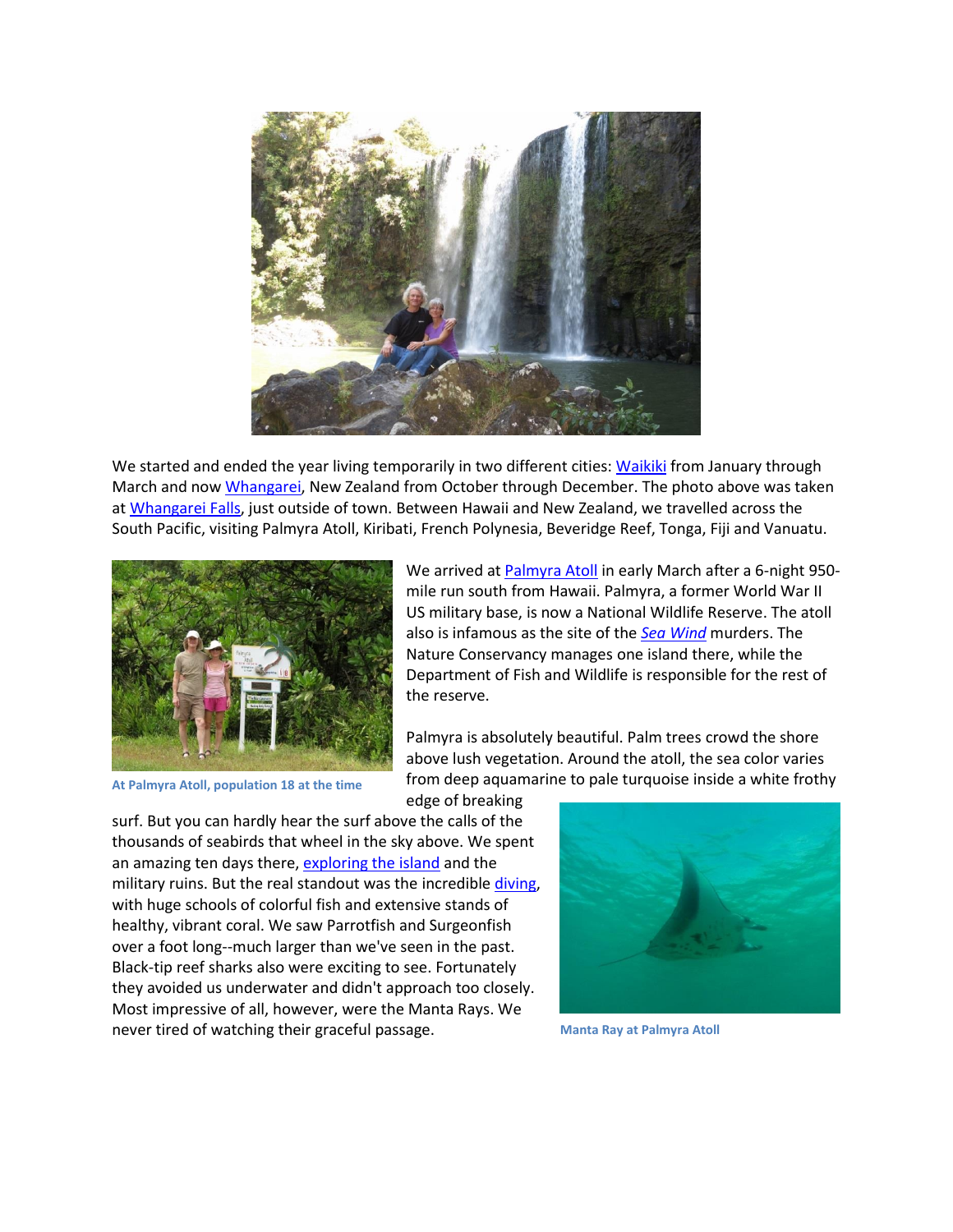

**Fanning Island**

From Palmyra Atoll, we travelled 200 miles southeast to [Fanning Island,](http://blog.mvdirona.com/2013/04/16/FanningIsland.aspx) another atoll in the Northern Line Group of the Line Islands. Fanning Island is part of the Republic of Kiribati, so this was our first exit from the U.S. into another country since leaving Seattle in September of 2012, over 4,000 miles earlier.

Fanning Island, so close to Palmyra, was at the other end of the spectrum. We actually had WiFi in Palmyra, from the Nature Conservancy camp, but not one of Fanning's 2,000 residents even had power, let alone any connectivity. At night, the shoreline twinkled with flashlights and headlamps.

We spent an enjoyable few days there, exploring the island by bike and also did an excellent dive, before continuing another 1,400 miles southeast over 11 nights to th[e Marquesas Islands](http://blog.mvdirona.com/2013/05/16/MarquesasIslands.aspx) in French Polynesia. This was the longest run we'd made so fare without refueling—2,600 nautical miles since Hawaii.

We arrived at Nuku Hiva in the northern Marquesas and spent the next two weeks island-hopping to the southern extreme at Fatu Hiva. The scenery, impressive in Nuku Hiva, became even more dramatic as we worked south: sheer mountain cliffs with almost impossible formations, mountain ridges so narrow that holes have formed from one side to the other, and incredible views into the anchorages below for those willing to climb. Fatu Hiva was our last stop in the islands and typifies Marquesan geology. We particularly enjoyed the diving there as well. We love exploring, and usually move



frequently, but ended up staying at Fatu Hiva for five nights. If the rest of the South Pacific weren't waiting, we'd probably still be there.

**Fatu Hiva, Marquesas Islands**



From the soaring peaks of the Marquesas Islands, we travelled 465 miles west to the barely-above sea level Tuamotu Archipelago. Of the seventy-eight islands that make up this French-Polynesian archipelago, all but two are coral atolls. The islands are known for amazing diving with excellent visibility and abundant fish, creature and coral life. Besides the excellent diving, we loved exploring the atolls and especially walking out to the

edge of the fringing reef and watching the waves pounding over.

**Tahania Atoll, Tuamotus Archipelago**

The [Society Islands](http://blog.mvdirona.com/2013/06/29/TheSocietyIslands.aspx) were the third and final major island group we visited in French Polynesia. With mountainous shorelines and fringing reefs, these islands felt somewhat like a combination of the previous two groups. Our first stop was in Papeete, the capitol of French Polynesia. Here we did our first major provisioning stop since leaving Hawaii. The Society



**Papeete, Society Islands**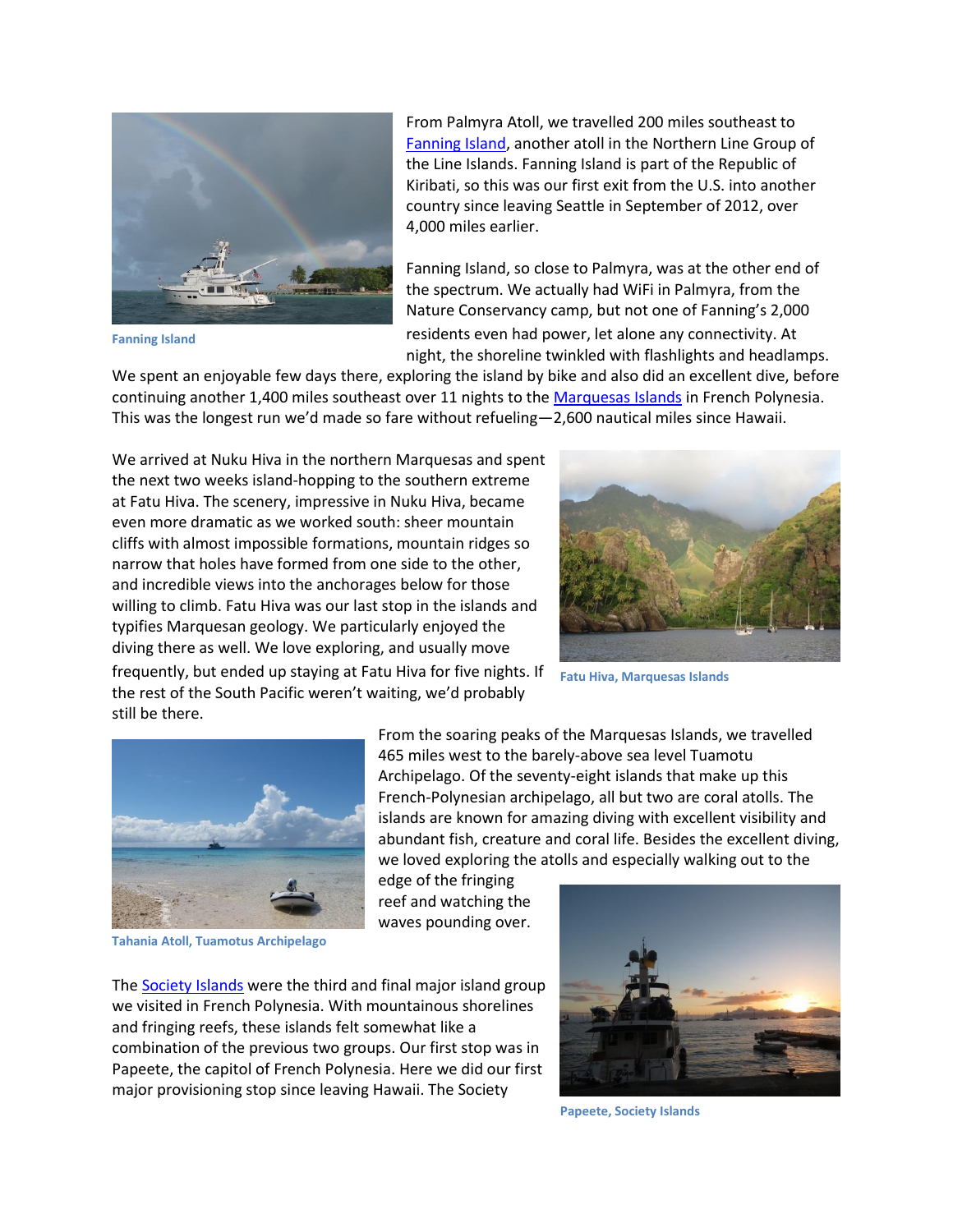Islands are more populated, and had greater diversity and infrastracture than the other two groups. We used pretty much all our recreational equipment there: hiking, kayaking, biking, diving and touring by dinghy.

We next stopped off for a few days a[t Beveridge Reef](http://www.mvdirona.com/Trips/Tonga2013/Tonga.html?bleat=6/21/2013:+Amazing) en route to Tonga. Beveridge Reef is an uninhabited, but anchorable atoll, about 130 miles southeast of Niue. Perhaps one reason the atoll is uninhabited is there is no land--the entire reef is underwater, giving the feeling that you are anchored in the middle of the ocean. Beveridge Reef was amazing: the color and clarity of the water over the sand made it look like a swimming pool.

moored a[t Port Denarau](file:///C:/jenh/Docs/Port%20Denarau) for three weeks in late July while James returned to the US to work. We then spent four weeks cruising and diving in th[e Mamanuca and Yasawa Groups](http://blog.mvdirona.com/2013/09/15/FijiTheMamanucaAndYasawaGroups.aspx) and eastward. The scenery in Fiji was fabulous, and we particularly enjoyed the diving at



**Beveridge Reef**



**Mariner's Cave, Tonga**

After Beveridge Reef, we ran three nights to reach Tonga and spent two weeks there touring the [Vava'u Group.](http://www.mvdirona.com/Trips/Tonga2013/Tonga.html?bleat=6/28/2013:+Neiafu+Harbor) We enjoyed the more relaxed pace in Tonga, where the anchorages are only an hour or two's run apart, and we weren't going to sea every time we moved the boat. The real standout for us,

however, were the caves that could be explored both above and below the water.

From Tonga, we continued 450 miles west to Fiji and



**Navadra Island, Mamanuca Group, Fiji**



[Namena Reserve](http://blog.mvdirona.com/2013/09/27/FijiNamenaMarineReserveAndMakogaiIsland.aspx) an[d Yadua Island.](http://blog.mvdirona.com/2013/09/22/FijiYaduaIsland.aspx)

miles west of Fiji and home to the world's most accessible active volcano. Mount Yasur regularly erupts in a fire show that is amazing to experience firsthand. Standing on the edge of a caldera of molten lava that every minute or so explodes and shoots lava hundreds of feet over your head is incredible—it's hard to imagine being much closer to one and living to tell about it. We thought seeing the lava flows close-up on the Big Island in Hawaii was impressive, but this completely topped it.

**Mount Yasur, Vanuatu**

We arrived in New Zealand late September and are loving it: although we went to some pretty cool places in the South Pacific, New Zealand is the first we've felt we could stay permanently. We had a great time touring the [Bay of Islands](http://blog.mvdirona.com/2013/11/24/NewZealandsBayOfIslands.aspx) on the north island, and have been getting a ton of boat projects complete in Whangarei, includin[g lifting the boat](http://blog.mvdirona.com/2013/10/29/OnTheHardAtNorsandBoatyard.aspx) for bottom paint and zincs. We except to leave Whangarei in a few days and travel south to circumnavigate the south island and in particular to visit Fiordland.